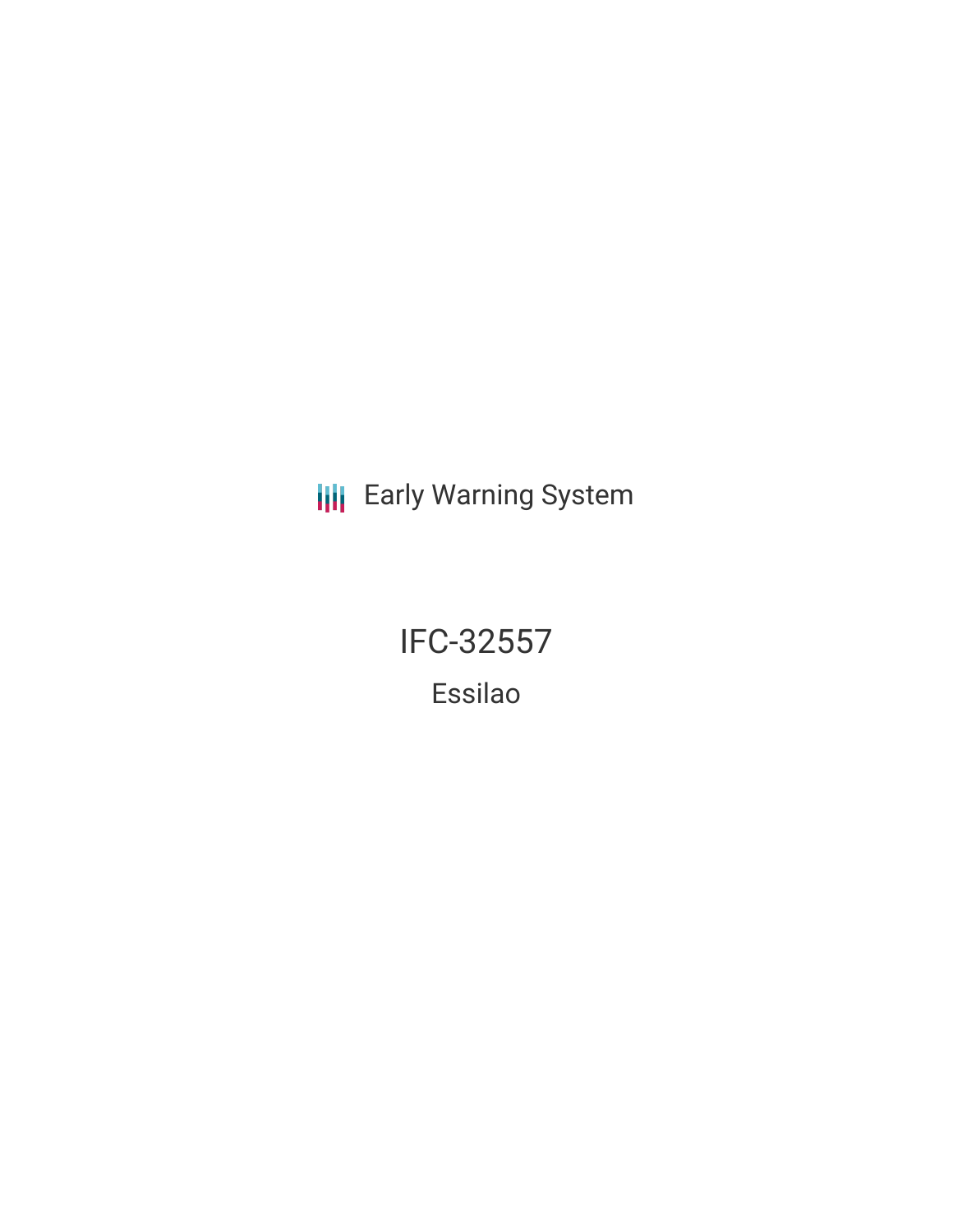# **Quick Facts**

朋

| <b>Countries</b>              | Laos                                    |
|-------------------------------|-----------------------------------------|
| <b>Specific Location</b>      | Savannakhet, Lao PDR                    |
| <b>Financial Institutions</b> | International Finance Corporation (IFC) |
| <b>Status</b>                 | Active                                  |
| <b>Bank Risk Rating</b>       | B                                       |
| <b>Voting Date</b>            | 2013-06-24                              |
| <b>Borrower</b>               | ESSILOR LAO COMPANY LIMITED             |
| <b>Sectors</b>                | <b>Education and Health</b>             |
| <b>Investment Type(s)</b>     | Loan                                    |
| <b>Loan Amount (USD)</b>      | $$20.00$ million                        |
| <b>Project Cost (USD)</b>     | $$34.00$ million                        |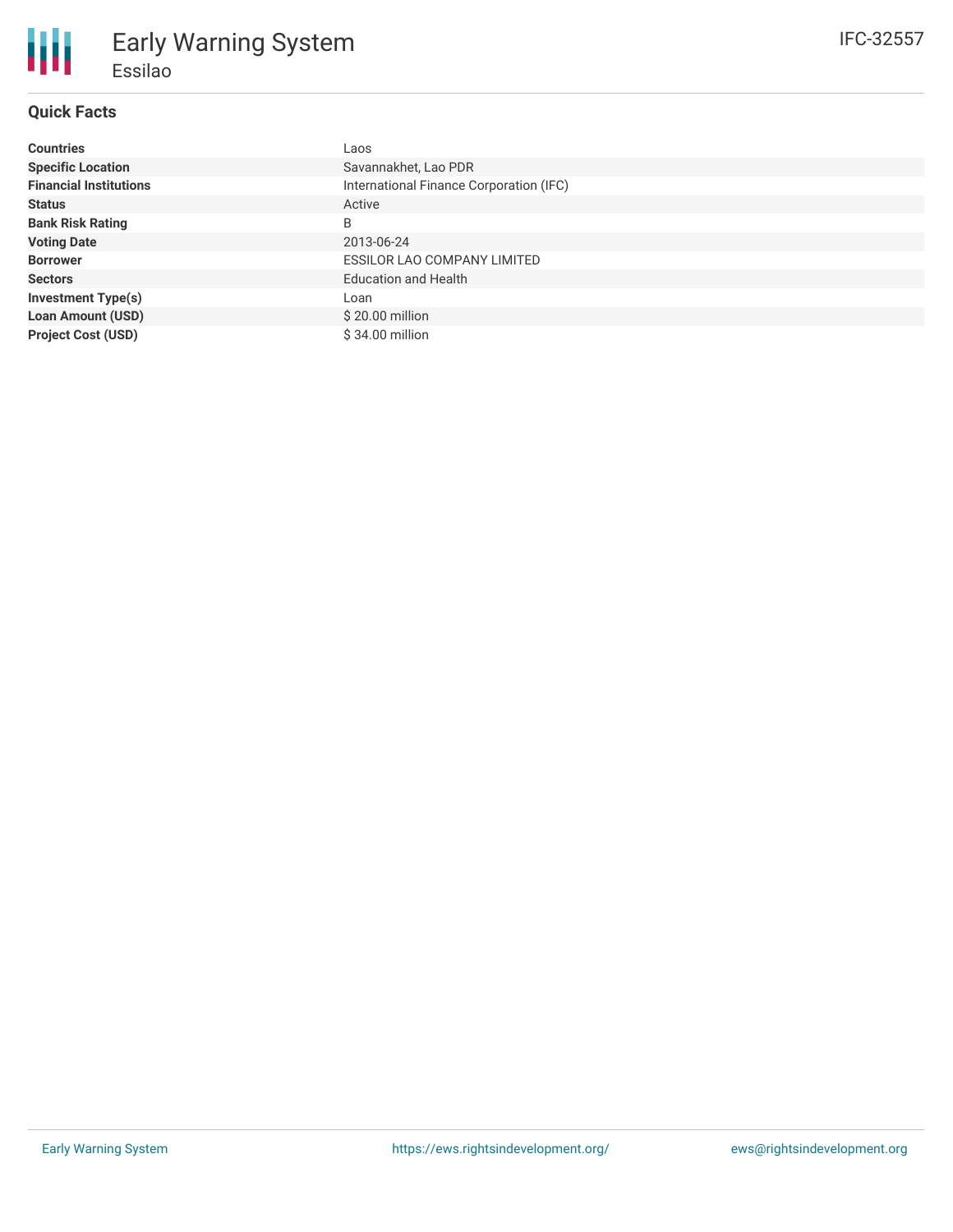

## **Project Description**

Essilor International (Compagnie Générale d'Optique SA Essilor, hereafter 'Essilor') is operating an optical lenses company in Savannakhet, Lao PDR (hereafter 'Essilao'). They manufacture polycarbonate eyeglass lenses. Essilor's headquarter is based in Charenton-le-Pont, France and listed on the Paris Stock Exchange.

In Savannakhet, the company is located in the Savan-SENO Special Economic Zone Authority (SEZA). The Special Economic Zone (SEZ) was established by Prime Minister's Decree 177 in 2003 and currently comprises four zones (A-D) occupying 867 ha;

The Developer of Saven Park is Savan Pacifica Development Company Ltd. The total 234ha covers Zone C of the SEZ and zoned for industrial and commercial use.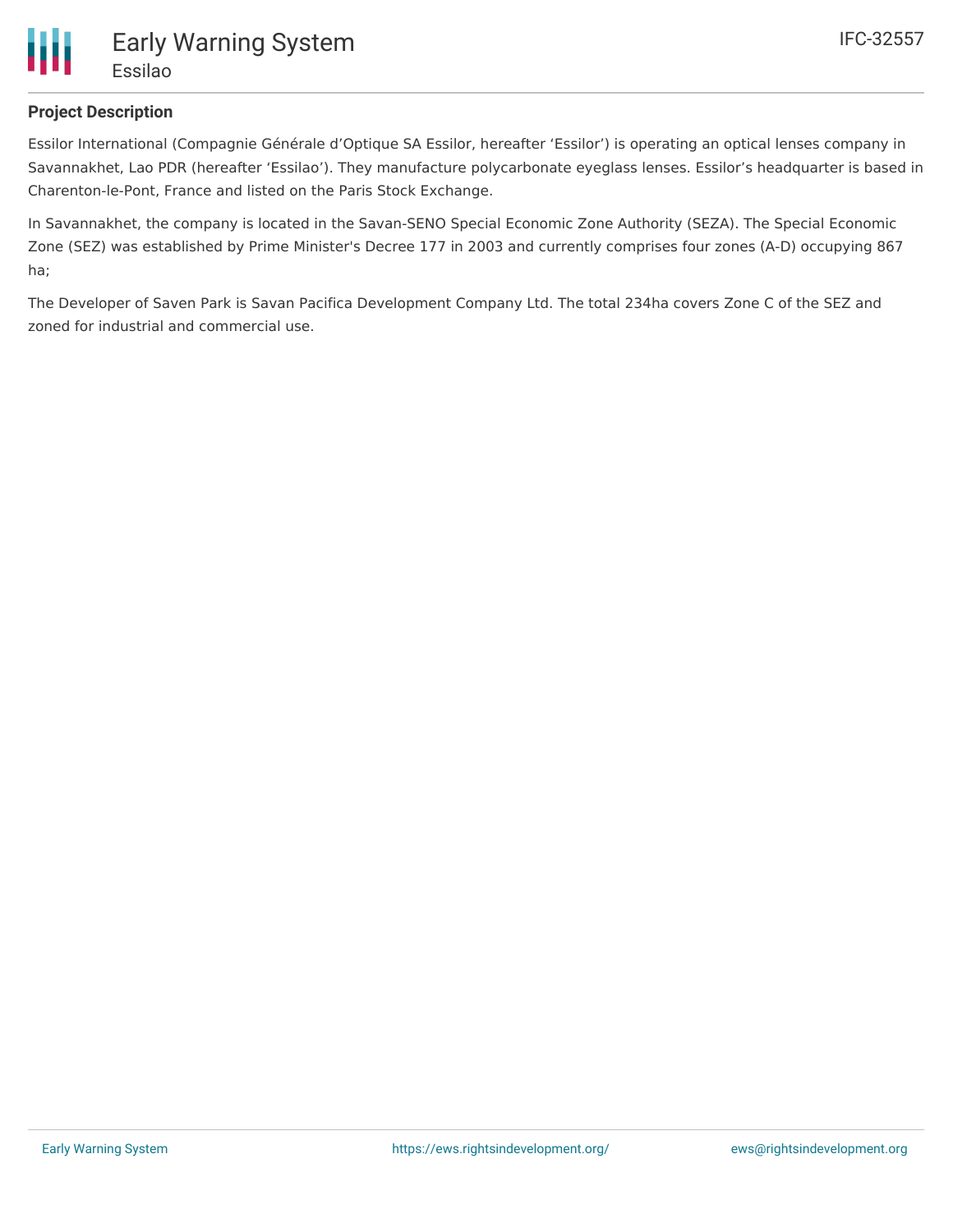### **Investment Description**

• International Finance Corporation (IFC)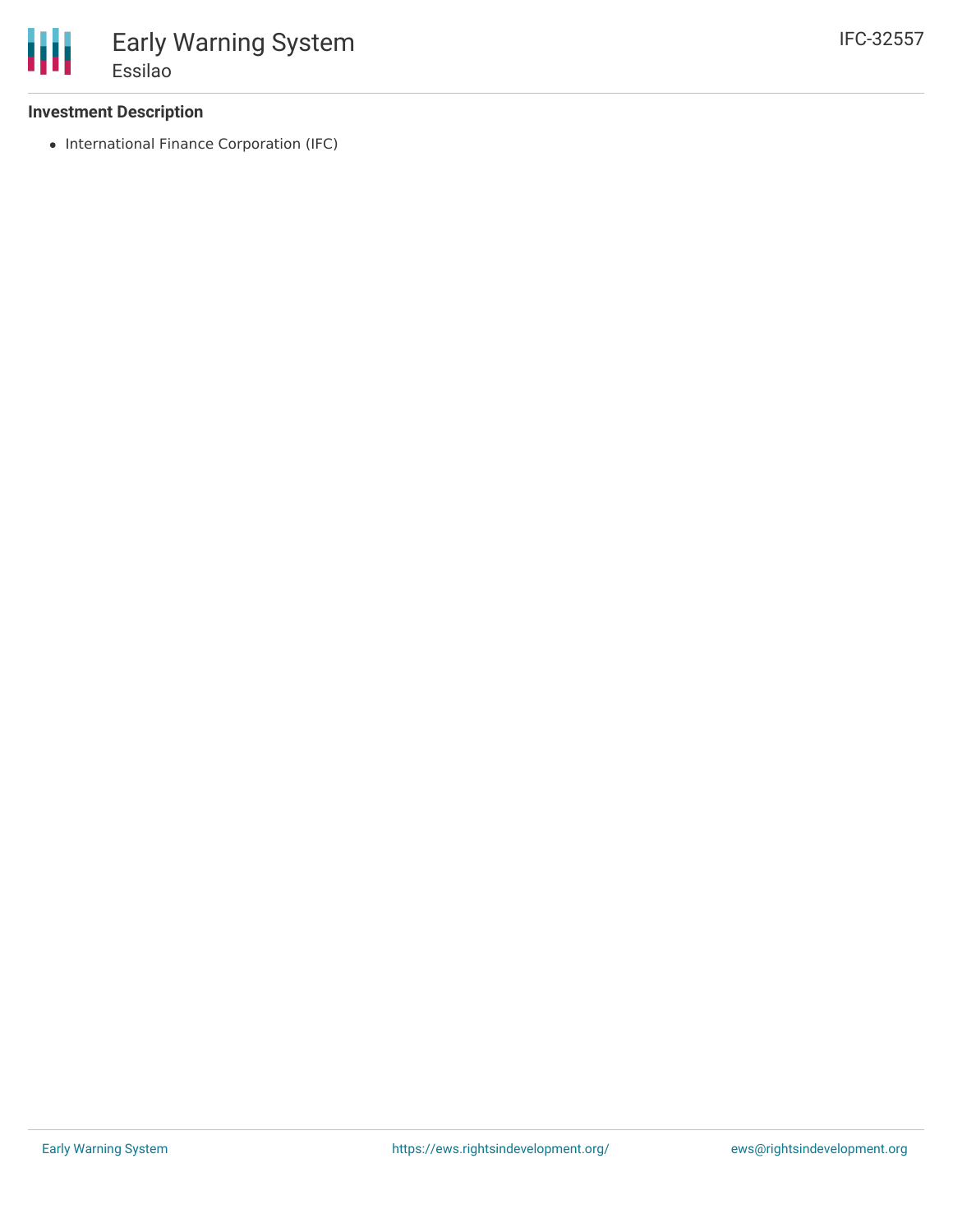

| <b>Private Actor 1</b> | <b>Private Actor</b><br>1 Role | <b>Private Actor</b><br><sup>1</sup> Sector | Relation | <b>Private Actor 2</b>                          | <b>Private Actor</b><br>2 Role | <b>Private Actor</b><br>2 Sector |
|------------------------|--------------------------------|---------------------------------------------|----------|-------------------------------------------------|--------------------------------|----------------------------------|
|                        | $\overline{\phantom{a}}$       | $\overline{\phantom{a}}$                    | $\sim$   | Essilor International Cie Generale d'Optique SA | Parent Company                 | $\overline{\phantom{a}}$         |